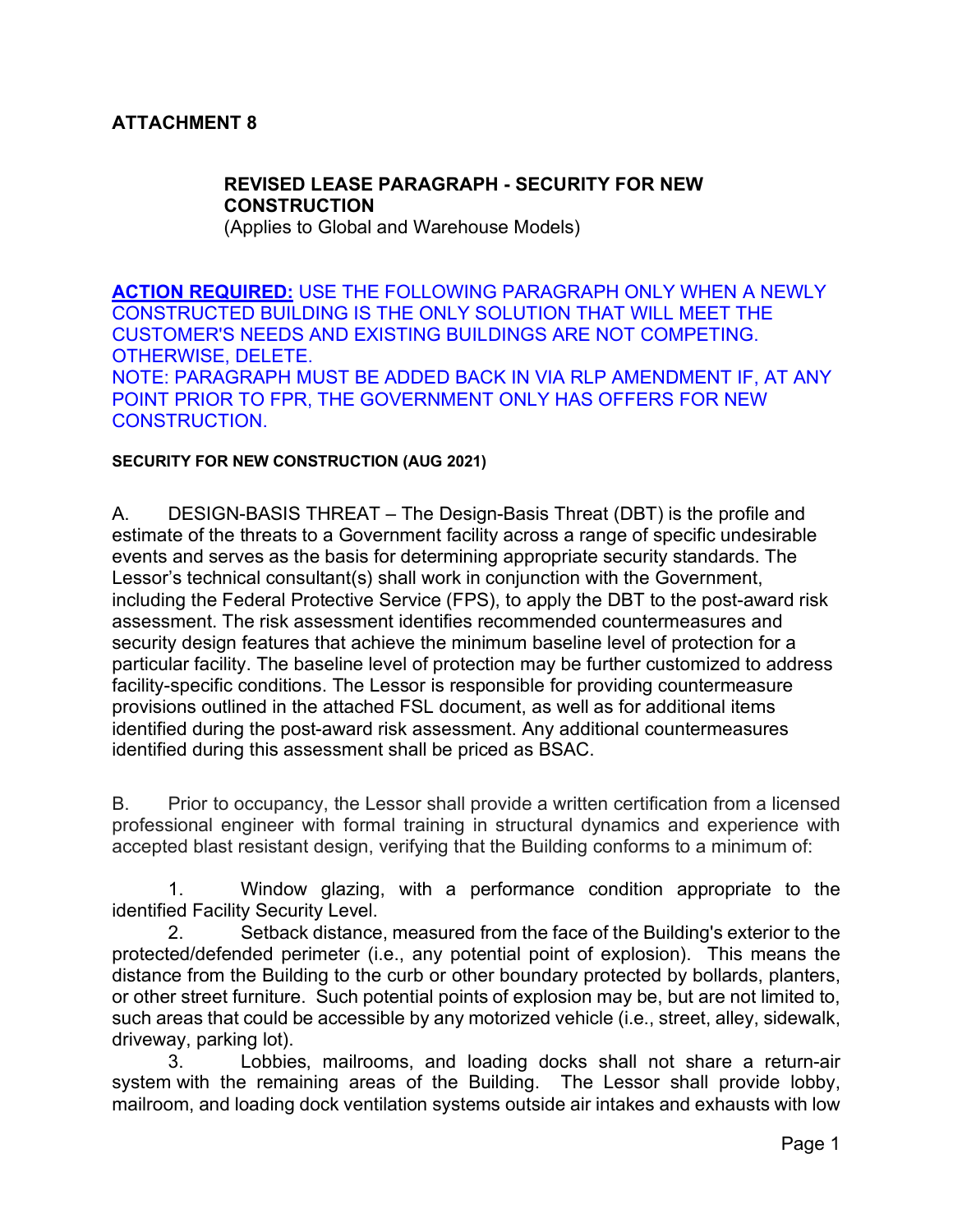leakage, fast acting, isolation dampers that can be closed to isolate their systems. Dedicated HVAC shall be required for mailrooms only when the Government specifically requires a centrally operated mailroom. On Buildings of more than four stories, air intakes shall be located on the fourth floor or higher. On Buildings of three stories or less, air intakes shall be located on the roof or as high as practical. Locating intakes high on a wall is preferred over a roof location.

4. Blast Resistance Requirements

ACTION REQUIRED: USE APPROPRIATE VERSION, DEPENDING UPON FSL LEVEL. DELETE FOR FSL I.

## VERSION 1: USE FOR FSL II:

i. Façade and Structure: Lessor shall use construction materials which have inherent ductility, and which are able to respond to load reversals (e.g., cast in place reinforced concrete column construction).

Progressive Collapse: Lessor shall use construction materials which have inherent ductility, and which are better able to respond to load reversals (e.g., cast in place reinforced concrete and steel construction).

iii Under Building Parking: Lessor shall use construction materials which have inherent ductility, and which are able to respond to load reversals (e.g., cast in place reinforced concrete and steel construction).

### VERSION 2: USE FOR FSL III:

i. Façade and Structure: Lessor shall provide a balanced design approach to ensure a ductile mode of failure is achieved. The wall elements and their anchorage should fully develop the capacity of the glazing system.

ii Progressive Collapse: For buildings higher than 3 stories, the Lessor shall use the following measures in accordance with the post-award DBT analysis to prevent progressive collapse or the loss of any single exterior column or load-bearing wall: a combination of setback, site planning, façade hardening, and structural measures.

iii Underground Parking: Lessor shall implement architectural or structural features, or other positive countermeasures (e.g., vehicle screening) that deny contact with exposed primary vertical load members in these areas. A minimum standoff of at least 150 mm (six inches) from these members is required.

### VERSION 3: USE FOR FSL IV:

i. Façade and Structure: Lessor shall use a combination of setback, site planning, façade hardening, and structural measures to provide a medium level of façade protection.